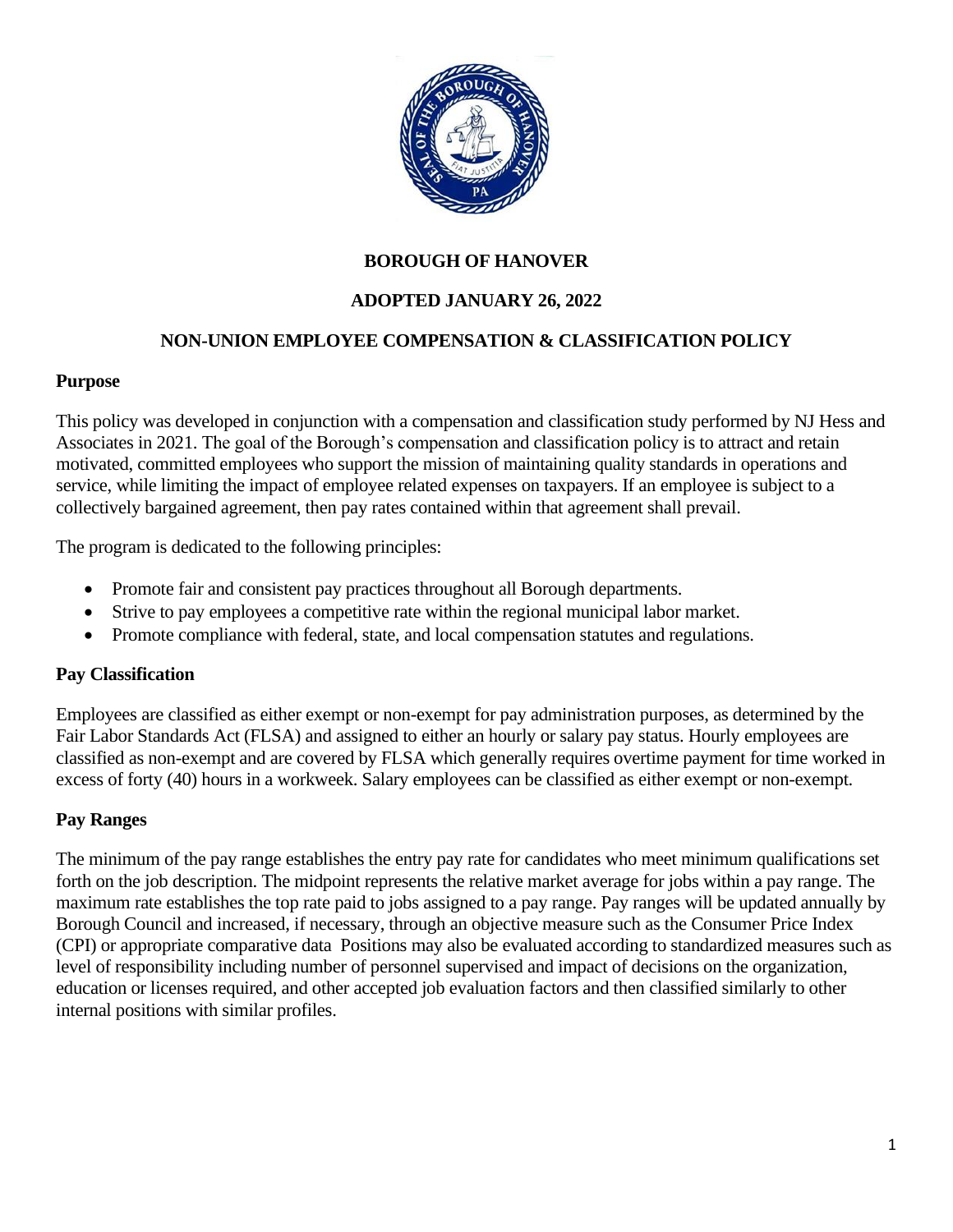# **New Hires**

A newly hired employee who has the requisite qualifications for a position will be assigned the minimum rate of pay for the assigned pay range. However, where the newly hired employee has previous experience and related qualifications or skills that exceed the minimum level of qualifications, the new employee may start at the rate corresponding to that level of experience. If the market demands a higher starting rate and the position is difficult to fill, the Borough Manager may approve a starting rate up to the market midpoint, or higher if approved by Borough Council.

In some cases, an employee without the requisite qualifications may be hired at a rate below the minimum until the employee meets the hiring requirements.

### **Pay Compression**

Where 'pay compression' results in non-union supervisors or managers being paid at or less than the employees they supervise, the assigned pay will be adjusted to reflect a 7% increase over the highest paid employee supervised. Pay compression may not exist where the supervisor has relatively few years of experience, the person they supervise has many of years of experience, and the pay represents an outlier compared to others supervised. Pay compression is generally deemed to exist where a supervisor, with more than five years of experience, is paid the same or less than a 7% difference, than those being supervised, where those supervised have up to ten years of experience. For the purposes of examining pay compression, overtime and other discretionary pay may be included in the total pay.

### **Annual Pay Awards**

Each year the Borough will review a variety of indicators to determine an appropriate salary budget increase. One key factor will be the average salary budget or pay increases anticipated in collective bargaining agreements and in the local or regional market as indicated by professional surveys. Annual salary adjustments will be subject to an employee performance review and recommended by the Borough Manager for approval by Borough Council.

### **Progression through the Pay Range**

Employees will progress to the midpoint of their assigned compensation range with an overall goal of moving employees to the midpoint of the range within five (5) to seven (7) years. Once an employee is paid at the midpoint rate, progression through the range will reflect performance increases, annual pay awards, and any additional discretionary increases as determined by the Borough Manager and approved by Borough Council.

Employees who reach the maximum rate will continue to receive annual pay award increase to their base salary up to 110% of the maximum. Those such employees will be "red-circled" and shall not receive any further salary increases until the maximum rate within the pay range is increased based on the local or regional market.

# **Market Adjustments**

The Borough will strive to conduct a salary survey or participate in a survey at least once every five years to determine the appropriate market pay ranges for each position and adjust recommended compensation accordingly. As a result of the survey, some positions may require more adjustment than others. These adjustments will occur, subject to annual performance reviews and as part of the annual salary adjustment subject to the approval of Borough Council.

Market adjustments will be made according to the following guidelines, listed in order of priority, and limited to budgetary parameters: